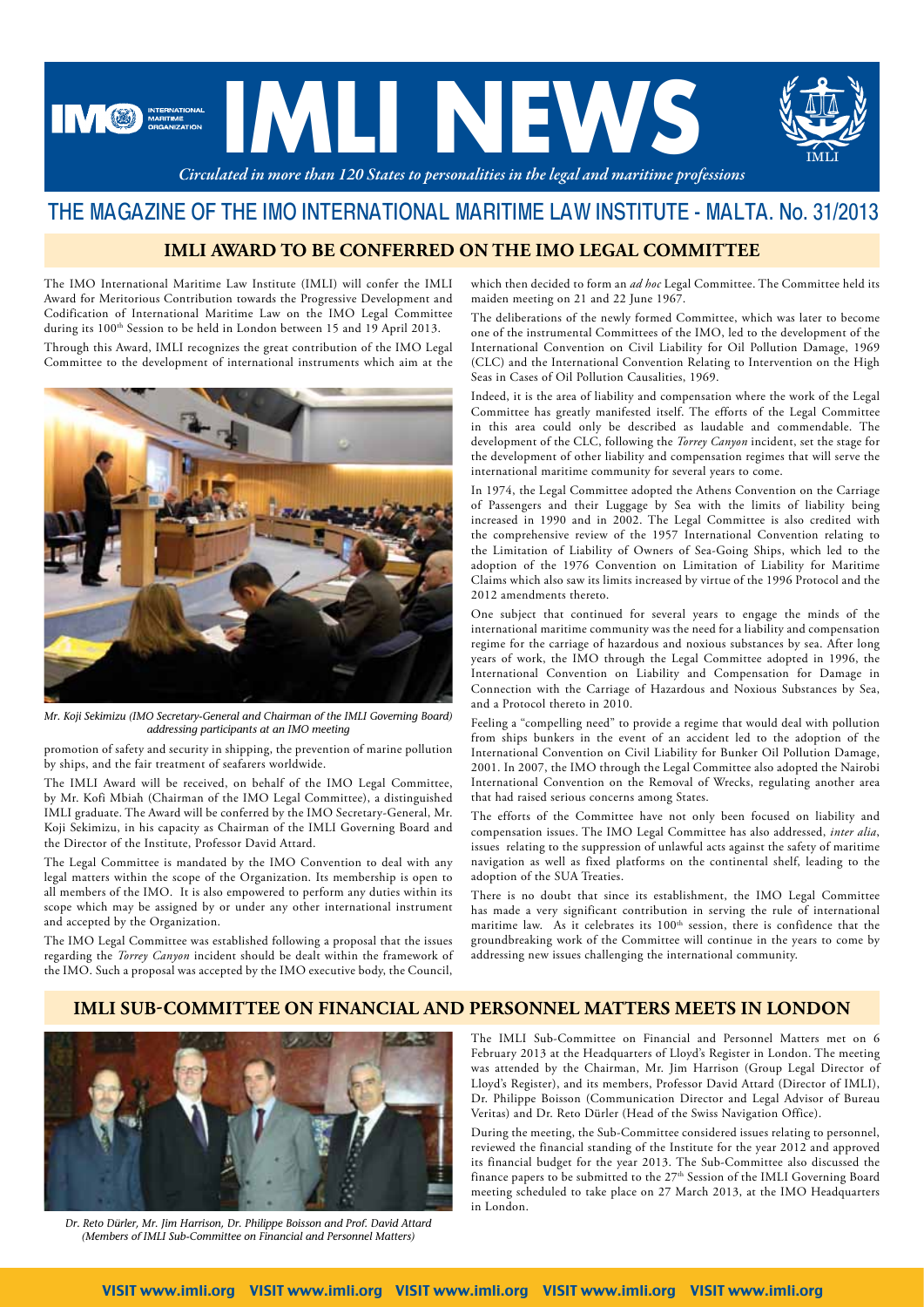#### **IMLI COURSE ON CARRIAGE OF GOODS BY SEA**

IMLI held its Annual Course on Carriage of Goods by Sea, from October 2012 till March 2013. This intensive Course offered the participants an opportunity to gain a detailed understanding of the obligations and rights arising from bills of lading and charterparty contracts and explored the workings and the present day application of The Hague and Hague-Visby Rules, the Hamburg Rules, the Rotterdam Rules and the Multimodal Transport Convention. The analysis of the relevant legal matters was carried out on a comparative approach. The Course examined a comprehensive list of topics including the nature and functions of the bills of lading and other transport documents, electronic bills of lading, rights and liabilities pertaining to different types of charterparties, the relationship between the charterparty, the bill of lading and other documents, etc.

As it is now tradition, the core part of the Course was delivered by Professor Francis M.B. Reynolds Q.C. (Barrister / Professor Emeritus, University of Oxford). The lectures were enriched by a number of practical examples based on actual disputed law cases and real commercial documents.



*Professor Francis M.B. Reynolds Q.C. (Barrister / Professor Emeritus, University of Oxford) meeting IMLI students* 

Dr. Mahin Faghfouri (President of the International Multimodal Transport Association) also visited the Institute and delivered a series of lectures on multimodal transport and the impact of the Rotterdam Rules on multimodal transport.

#### **IMLI COURSE ON THE LAW OF MARITIME SECURITY**

This important IMLI Course allows the students to have an in-depth understanding of issues relating to international maritime security law, by providing an analysis of the major maritime security threats and the international response to suppress them.

Dr. Reto Dürler (Head of the Swiss Maritime Navigation Office) delivered a lecture on "The New SUA Protocols: Developments, Contents and Scope". Dr. Dürler conducted a very interesting lecture during which he discussed the developments leading to the adoption of the new Protocols in 2005, their contents and scope of application.



*Dr. Reto Dürler (Head of the Swiss Maritime Navigation Office) meeting IMLI students*

Judge Markiyan Kulyk (Judge of the International Tribunal for the Law of the Sea) visited the Institute and addressed the Class of 2012/2013 on "Piracy and Unlawful Activities against the Safety of Oceans".

Professor Ademun Odeke (Adjunct Professor at the Law School, University of Surrey) delivered a lecture entitled "Somali Piracy – The Prerequisite for State Criminal Jurisdiction over Pirates under UNCLOS 1982".

Mr. Masamishi Hasebe (Chief Researcher of the National Policy Proposal & Planning Office, Daiwa Institute of Research) visited IMLI and delivered a lecture on "Anti- piracy measures, focusing especially on the use of private armed guards on board ships".

Major (Retd) Anthony Hall conducted a two-day seminar on international maritime security, which aimed to explain to its participants the legal implications and practical aspects of maritime security, which together form a coherent whole for the protection of life and property at sea.

The IMLI Courses on Maritime Safety and Security were coordinated by Mr. Riyaz Hamza (The Nippon Foundation Lecturer on International Maritime Security Law).

## **IMLI COURSE ON THE LAW OF MARITIME SAFETY**

Dr. Philippe Boisson (Communication Director and Legal Advisor of Bureau Veritas, Marine Division) delivered the Course on the Law of Maritime Safety. The Course was an intensive one and its aim was to give a comprehensive overview of the international instruments providing for safety of shipping in all respects. It consisted of units dealing with the regulatory process related to maritime safety, ship safety construction and equipment, cargo safety, the human element and operational safety, the control of ship safety and finally with the classification societies.



*Dr. Philippe Boisson (Communication Director and Legal Advisor of the Bureau Veritas, Marine Division) meeting IMLI students*

Dr. Kevin Ghirxi (Head of Marine Safety Investigation Unit, Transport Malta) visited the Institute and lectured on "Maritime Safety Investigations and Accident (Social) Modelling". His very practical lecture provided the students with an understanding of how maritime casualty investigations are conducted and the nature of difficulties that need to be overcome in case of a casualty.

### **IMLI COURSE ON INTERNATIONAL ORGANIZATIONS**

This IMLI Course provided a detailed overview of the law of the international organizations, covering the major global, regional and judicial organizations. The Course analyzed the historical development of international organizations and modern institutional aspects including membership, role, responsibility, powers as well as issues relating to the immunities of international organizations and their dissolution. Focus was also placed on the role of non-governmental organizations, especially the CMI.



*Ambassador Lino Vassallo (Permanent Representative of Malta to IMO) and the IMLI Class of 2012/2013*

Ambassador Lino Vassallo (Permanent Representative of Malta to IMO) delivered a set of lectures on international organizations providing the students with an overview of the IMO and other international organizations that operate at an international level and fall under the UN umbrella.

Ambassador Saviour F. Borg (Past Permanent Representative of Malta to the United Nations), delivered a set of lectures on the UN which provided the students with a detailed overview of the UN and its principal organs, the multi-faceted role of the Permanent Representative of a country to the UN and the UN Security Council's role in the maintenance of international peace and security.

Dr. Federica Mucci (Researcher in International Law at Faculty of Law, University of Rome "Tor Vergata") visited the Institute and lectured on "Characteristics and types of international organizations: co-operation and integration international organizations". Dr. Fiammetta Borgia (Lecturer in International Law at Faculty of Law, University of Rome "Tor Vergata") visited the Institute and lectured on "The Role of Non-State Actors in International Law".

## **IMLI COURSE ON MARITIME LEGISLATION DRAFTING**



This unique Course is designed to train government officials on techniques of drafting of maritime legislation placing emphasis on the incorporation of international conventions into domestic legislation. The Course addressed drafting requirements peculiar to common law and civil law systems.

The core part of the Course was delivered by Professor David Attard (Director of IMLI) and the resident faculty of IMLI. Mr. Louis Mbanefo (President of the Nigerian Maritime Law Association) delivered a lecture on "The Preparation of a Merchant Shipping Act: The Nigerian Experience". The very interesting lecture provided the students with the necessary background of the processes involved in the preparation of a Merchant Shipping Act, and an analysis of the Act's contents. Mr. Mbanefo drew the students' attention to the problems and pitfalls likely to be encountered, especially by a *Mr. Louis Mbanefo and Professor David Attard with the Class of 2012/2013* developing country and gave them practical examples based on the Nigerian experience.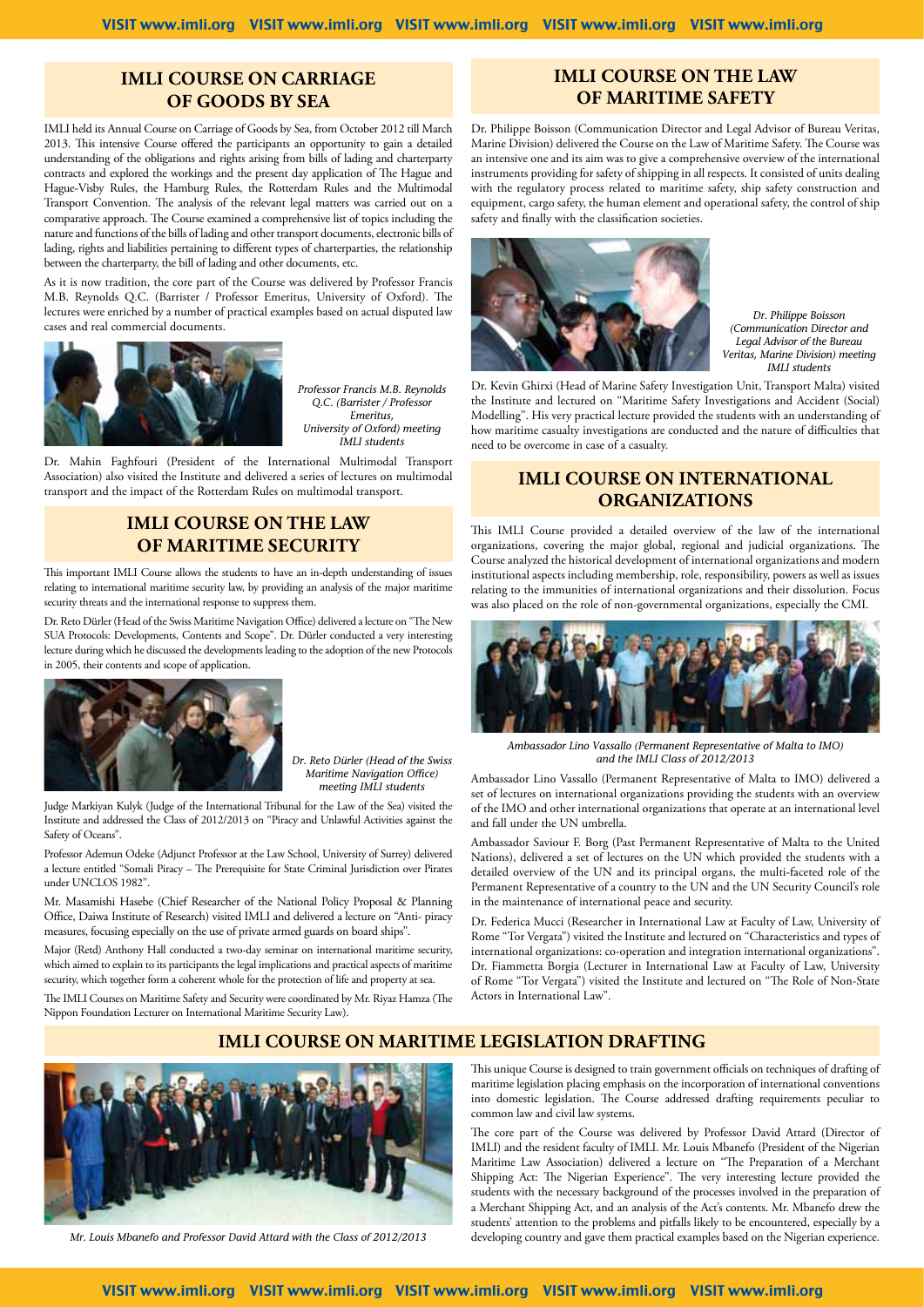#### **IMLI COURSE ON THE LAW OF THE SEA**

The IMLI Course on the Law of the Sea provided a comprehensive study of international law of the sea, encompassing all the important aspects of this major branch of public international law. Attention was also given to the role of customary international law in the development and codification of the law of the sea. The rules of contemporary international law, including their historical background and development, were also dealt with.

Professor David Attard (Director of IMLI) delivered the core part of the Course. During his lectures, Professor Attard gave the students an overview of the genesis of the law of the sea, its historical development and the way customary international law has been codified in international instruments. Professor Attard offered a detailed analysis of the different maritime zones, as established under the provisions of UNCLOS, and of the rights enjoyed by the States and obligations imposed upon them under the said provisions.

IMLI had the honour to host Judge Anthony Lucky (Judge of the International Tribunal for the Law of the Sea) who provided the students with a comprehensive explanation of the development of the law of the sea and Trinidad and Tobago's contribution, beginning with the Gulf of Paria Treaty, to such development.

#### **IMLI COURSE ON MARINE ENVIRONMENTAL LAW**

This Course offered the participants an overview of the rules dealing with the prevention of incidental or operational marine pollution, the applicable regimes for liability and compensation in cases of pollution, either by oil or other dangerous and noxious substances, and the protection of the environment from hazards posed by wrecks whether located in the exclusive economic zone or territorial sea of the State. Also covered in the Course was the international and regional legal framework for preparedness, response and co-operation in cases of pollution, and the preparation of a contingency plan in compliance with international conventions.

Dr. Patrick Griggs, CBE (Former President, CMI) delivered a lecture on the Nairobi International Convention on the Removal of Wrecks, 2007. The presentation was particularly interesting and useful as it was based on Dr. Griggs's significant involvement with the CMI, IMO and other intergovernmental organisations over the past 30 years and illustrated with many real examples.

Mr. José Maura (Director of the International Oil Pollution Compensation Funds) visited the Institute and gave a presentation on the establishment of the International Oil Pollution Compensation Funds and the role they play in compensating victims in cases of oil pollution damage.

IMLI also had the honour to host Professor Doris König (Professor of Public Law, General Administrative Law, International and European Law, Bucerius Law School), who lectured on Ship Air Emissions – Options and Controversies"; Professor Roberto Virzo (Adjunct Professor of International Law, Sannio University), who delivered a lecture on "Provisional Measures Imposing Obligations to cooperate for the Protection of the Marine Environment"; Dr. Mitja Grbec (President of the Slovenian Maritime Law Association) who lectured on the compensation and liability regimes for pollution damage; and Dr. Stefano Filletti (Senior Partner, Filletti & Filletti Advocates) who lectured on "Marine Pollution Prevention under the UNCLOS".

The IMLI Course on Marine Environmental Law was coordinated by Professor Malgosia Fitzmaurice (The Nippon Foundation Professor on Marine Environmental Law).



*Judge and Mrs. Anthony Lucky with Professor David Attard and the IMLI Class of 2012/2013* 

Professor Philippe Gautier (Registrar of the International Tribunal for the Law of the Sea) delivered a lecture on "Settlement of Disputes under the UNCLOS". During his very enlightening lecture, Professor Gautier dealt comprehensively with all the relevant provisions on Settlement of Disputes codified in Part XV of UNCLOS.

Dr. Simon Borg (Deputy Dean of the Faculty of Laws, University of Malta) delivered a set of lectures on the "Conservation of Marine Biodiversity" and "Conservation and Management of Marine Living Resources".

### **IMLI COURSE ON THE LAW OF MARINE INSURANCE**

The Course on the Law of Marine Insurance offers the participants an opportunity to gain a general understanding of the specific concepts and principles of marine insurance law.

Professor Dr. Marko Pavliha (Head of Law Department, Faculty of Maritime Studies and Transportation, University of Ljubljana) delivered the core part of the Course. Through his lectures Professor Pavliha gave the students an overview of the law of marine insurance, its history, functioning of the insurance markets and the most commonly used standard marine insurance clauses. .

Mr. John McPhail (Compliance Officer, Thomas Miller & Co. Managers of the UK P&I Club) lectured on the topic of Protection and Indemnity (P&I) Insurance. He explained the main functions of the P&I Clubs, with special emphasis on the role played by the International Group of P&I Clubs.

Dr. Adriana Padovan (Research Fellow at the Adriatic Institute of the Croatian Academy of Sciences and Arts) visited the Institute and lectured on "Shipbuilders' Risks Insurance Contract".



*Professor Dr. Marko Pavliha (Head of Law Department, Faculty of Maritime Studies and Transportation, University of Ljubljana) lecturing to the IMLI Class of 2012/2013*

### **IMLI COURSE ON THE LAW OF MARINE COLLISIONS**

The Course on Marine Collisions presented the general principles of marine collision law, including causation, legal presumptions, the effect of statutory violations, apportionment of fault, damages, and special evidentiary rules. Particular emphasis was placed on the 1972 COLREGS, which entered into force in 1977.

The Course was delivered by Professor Frank L. Wiswall, Jr. (Vice-President *Honoris Causa*, CMI) who enriched the lectures with his vast experience on the field.



*Professor Frank L. Wiswall, Jr.(Vice President* Honoris Causa*, CMI) lecturing at IMLI*



*Dr. Patrick Griggs, CBE (Former President, CMI) signing IMLI's Guest Book*